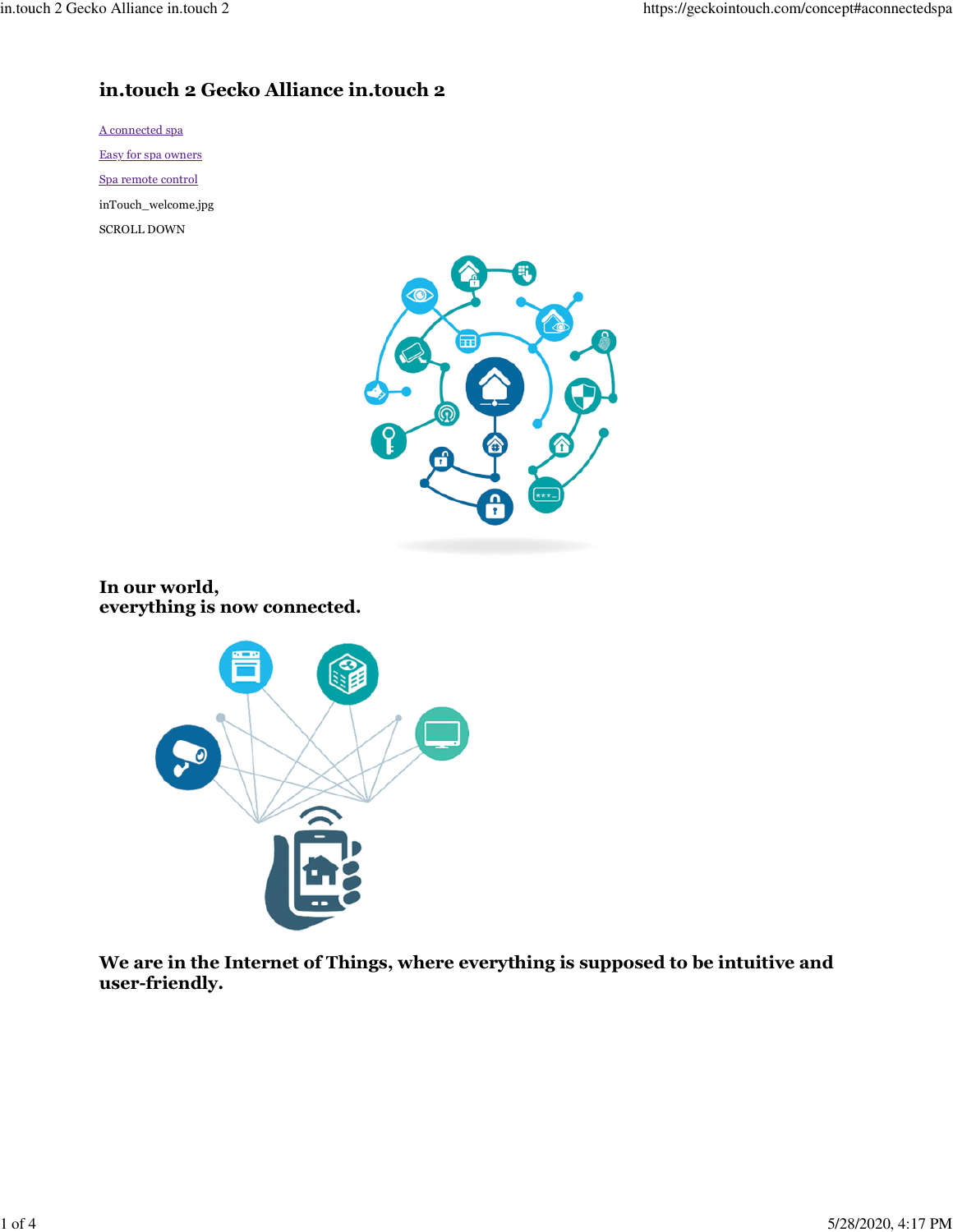

**But how do you find your way through the maze of the ever-changing technologies?**

Web\_temp\_clutter.png

**For spa owners who want to connect their spas to the internet, it's easy to get lost in a large clutter of setups and configurations.**



**Spa owners need a solution coming with the simplest of setups possible.**



**Nobody wants to refer to manuals or call an IT specialist anymore.**

Web\_temp\_in.touch2\_package.jpg



**Introducing Gecko Alliance's**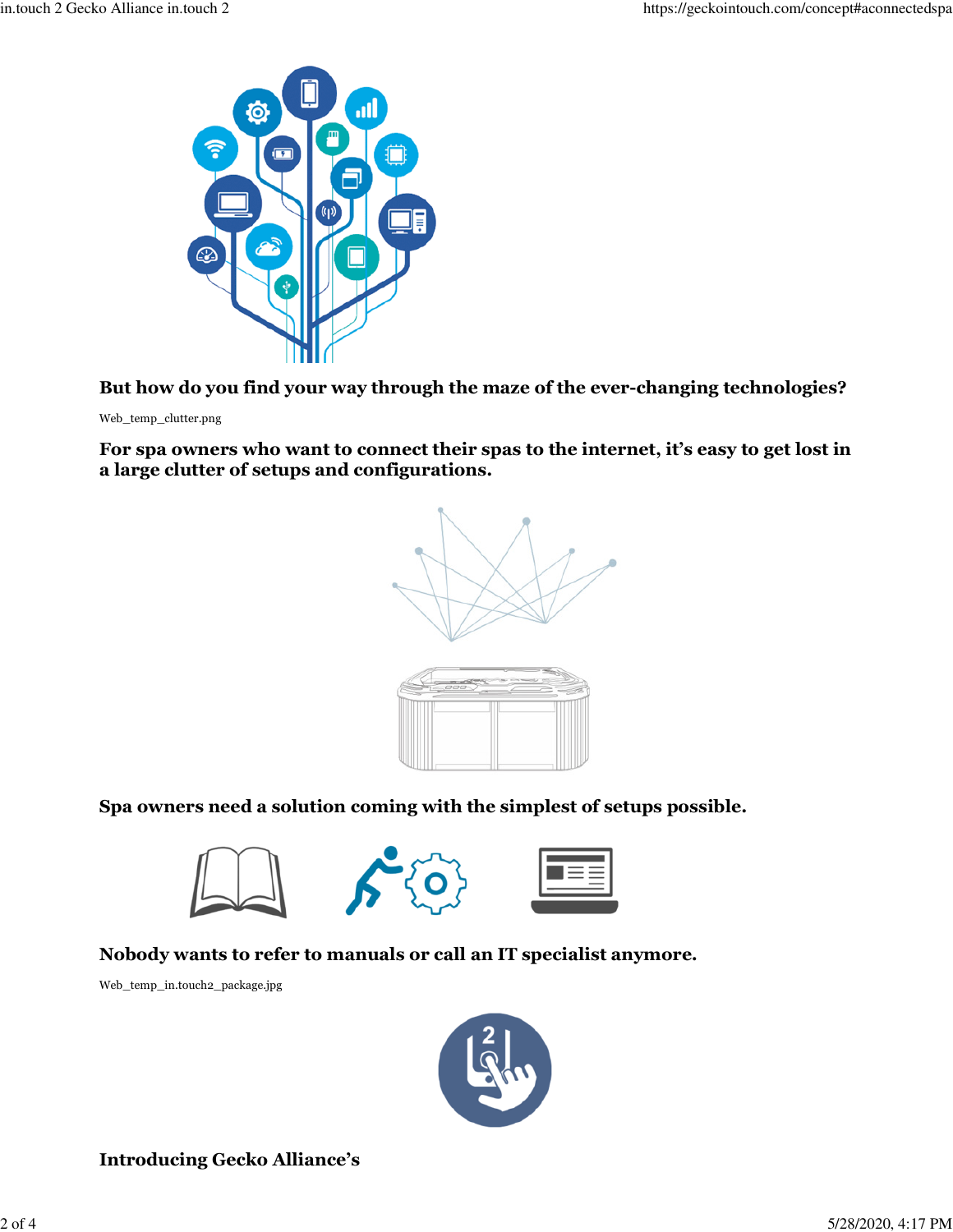### **in.touch 2 ultimate mobile remote control for your spa**



**in.touch 2 eliminates all the complexities of connecting your spa to the Internet and transforms your smartphone or tablet, into your ultimate mobile remote control.**



 **in.touch 2 comes with a state-of-the-art app and 2 pre-paired radio frequency transmitters.**



**in.touch 2 comes with a state-of-the-art app and 2 pre-paired radio frequency transmitters**

One being part of your spa system and the second one, being connected to your Internet router. Both RF transmitters are pre-linked to one another, enabling an immediate and perfect communication between you and your spa.